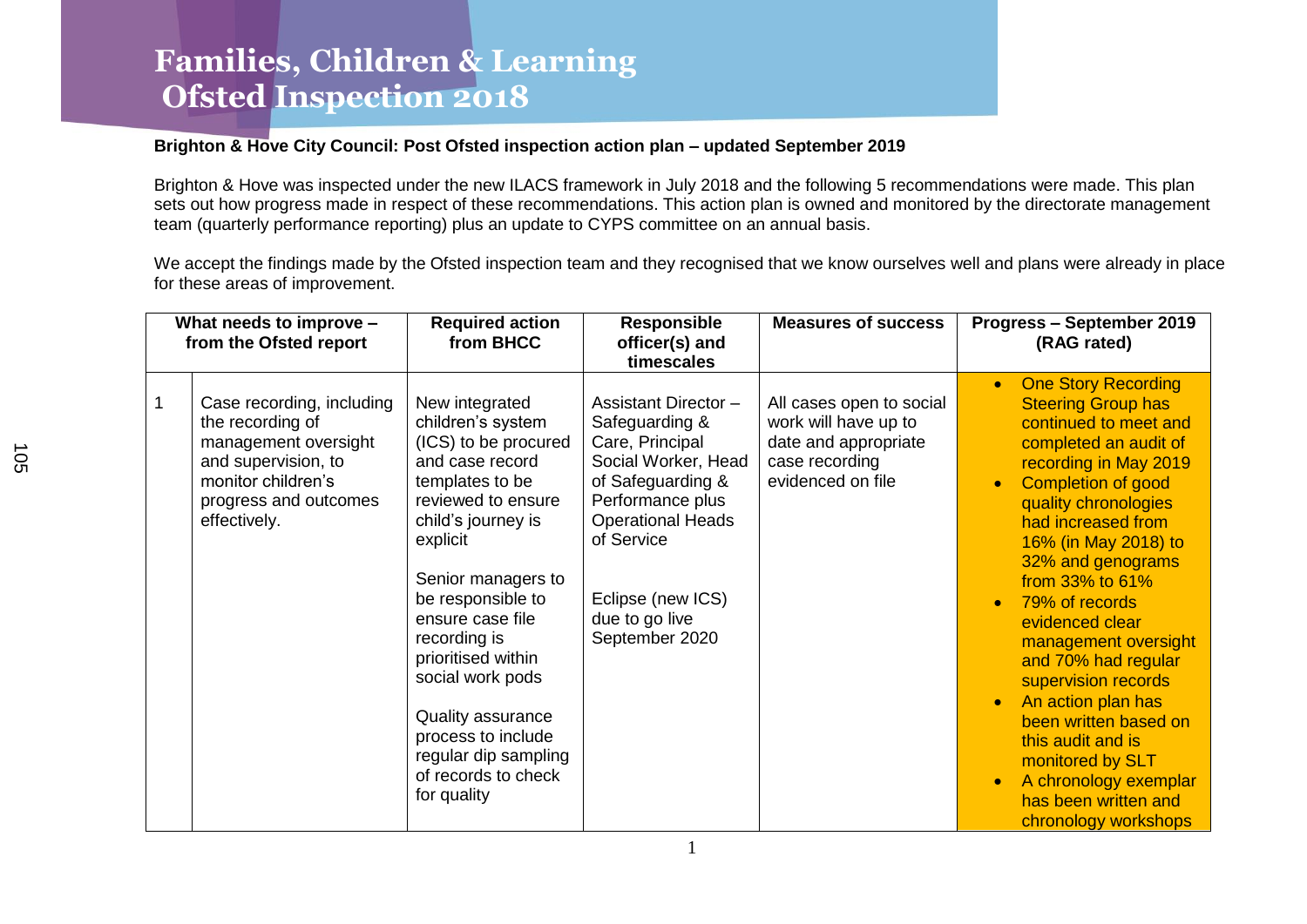|                |                                                                                                                                                                       |                                                                                                                                                                         |                                                                                                                                           |                                               | booked<br><b>Recording continues to</b><br>be monitored as part of<br>regular audits (in Q1<br>58% of cases had a<br>chronology and 73%<br>had a genogram)<br><b>Workshops have</b><br>commenced to plan the<br>detailed implementation<br>of Eclipse. The new<br><b>ICS will support more</b><br>innovative methods of<br>recording (e.g. audio<br>files)                                                                                            |
|----------------|-----------------------------------------------------------------------------------------------------------------------------------------------------------------------|-------------------------------------------------------------------------------------------------------------------------------------------------------------------------|-------------------------------------------------------------------------------------------------------------------------------------------|-----------------------------------------------|-------------------------------------------------------------------------------------------------------------------------------------------------------------------------------------------------------------------------------------------------------------------------------------------------------------------------------------------------------------------------------------------------------------------------------------------------------|
| $\overline{2}$ | The response to children<br>in need (CIN), including<br>clear plans with<br>appropriate actions and<br>timescales and regular<br>reviews through network<br>meetings. | Implementation of<br>the June 2018 CIN<br>strategy action plan<br>to ensure CIN work<br>is prioritised<br>alongside the Child<br>Protection / Children<br>in Care work. | <b>Assistant Director -</b><br>Safeguarding &<br>Care and Head of<br>Service (Child in<br><b>Need Strategic</b><br>Lead)<br>December 2019 | CIN receive a robust<br>and effective service | A Child in Need<br>steering group,<br>comprised of frontline<br>practitioners and<br>managers, has devised<br>new CIN processes<br>and has been piloting<br>these.<br><b>New CIN framework to</b><br>be launched on 1 <sup>st</sup><br>October 2019 with<br>presentations to<br>partners scheduled to<br>ensure multi-agency<br>sign up to the new<br>arrangements.<br><b>Lead Practitioner for</b><br>Child in Need has been<br>appointed to support |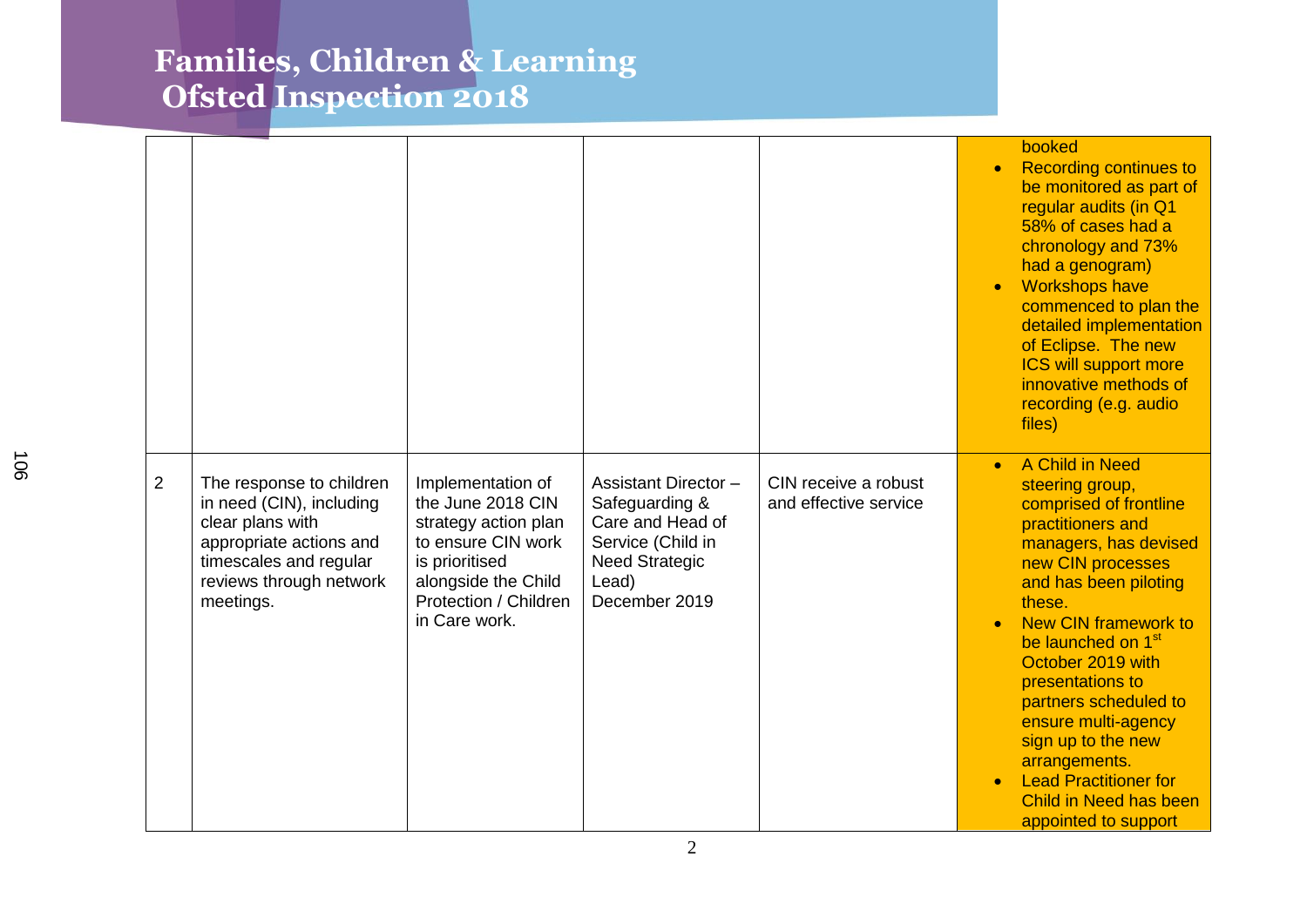|   |                                                                                                          |                                                                                            |                                                                                                      |                                                                                               | $\bullet$ | social work staff with<br>this new approach to<br><b>Child in Need cases</b><br>and embed this in day<br>to day SW practice.<br>QA activity -100% of<br>cases CIN cases<br>audited during Q4<br>18/19 & Q1 19/20 had<br>a standalone Plan.<br>90% of audited cases<br>had evidence of<br>effective analysis of risk<br>and strengths;<br>supervision &<br>management oversight;<br>involvement of<br>child/young person.<br>63% of (52 out of 81)<br><b>CIN cases audited over</b><br>Q3 & Q4 18/19 & Q1<br>19/20 were judged<br>overall as Good<br><b>Areas for improvement</b><br>relate to up to date<br>chronologies and<br>genograms. |
|---|----------------------------------------------------------------------------------------------------------|--------------------------------------------------------------------------------------------|------------------------------------------------------------------------------------------------------|-----------------------------------------------------------------------------------------------|-----------|--------------------------------------------------------------------------------------------------------------------------------------------------------------------------------------------------------------------------------------------------------------------------------------------------------------------------------------------------------------------------------------------------------------------------------------------------------------------------------------------------------------------------------------------------------------------------------------------------------------------------------------------|
| 3 | The progression of pre-<br>proceedings work, in<br>order to reduce<br>unnecessary delay for<br>children. | A Public Law Outline<br>(PLO) tracker to be<br>introduced to ensure<br>effective oversight | <b>Assistant Director -</b><br>Safeguarding &<br>Care and Principal<br>Social Worker<br>October 2018 | All cases in PLO will be<br>subject to regular<br>review and progressed<br>in a timely manner | $\bullet$ | <b>Quarterly PLO tracking</b><br>Forum established<br>September 2018,<br>chaired by Head of<br>Service to ensure<br>effective oversight of all<br>cases within PLO                                                                                                                                                                                                                                                                                                                                                                                                                                                                         |
|   |                                                                                                          |                                                                                            |                                                                                                      |                                                                                               | $\bullet$ | <b>Missing People</b>                                                                                                                                                                                                                                                                                                                                                                                                                                                                                                                                                                                                                      |